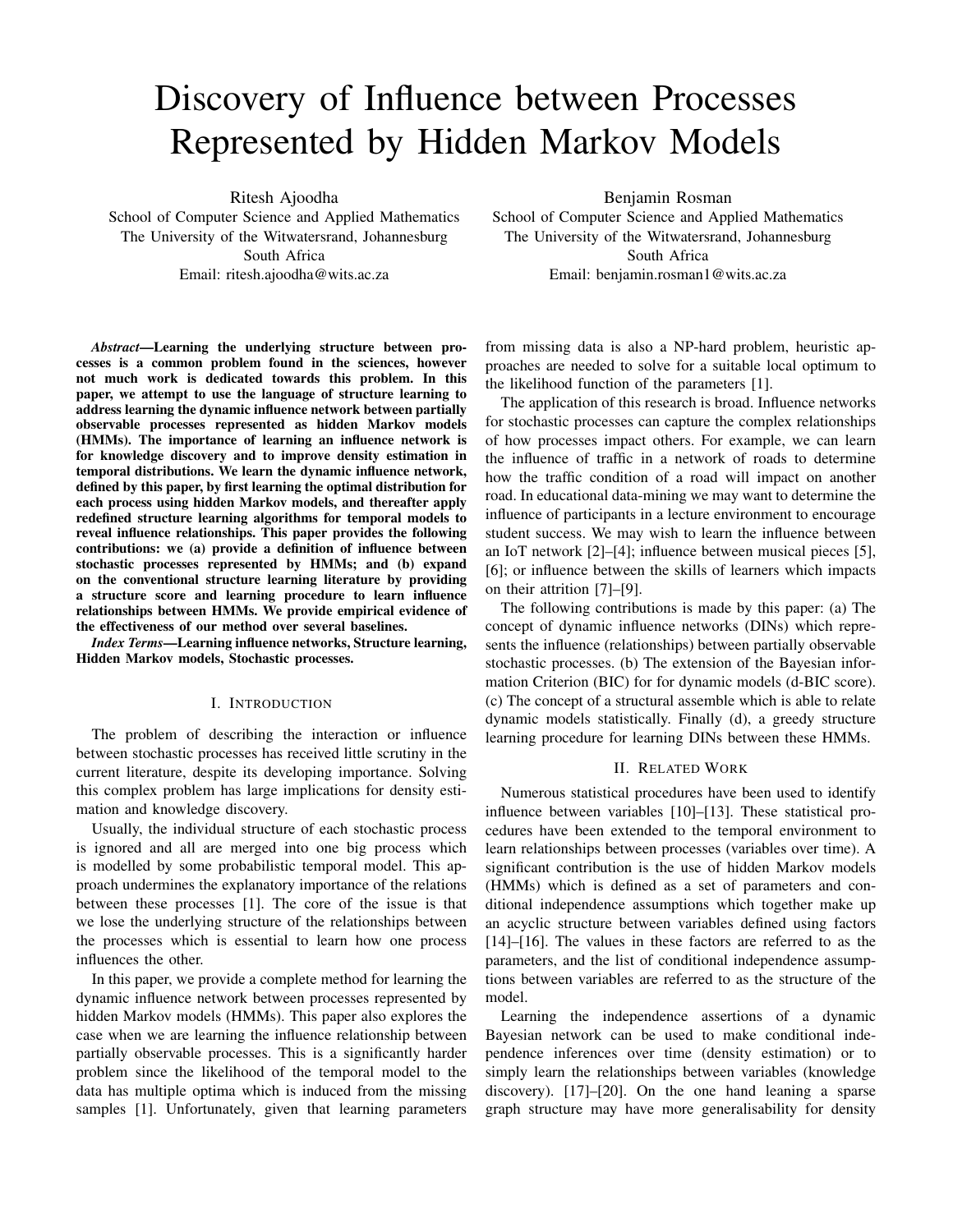estimation, but on the other hand, having a more dense graph can reveal unknown relationships for knowledge discovery. Care must be taken when considering for what purpose is the network required (more on this in the discussion) [16].

A successful approach to structure learning is using scorebased structure learning [16], [21]. In score-based structure learning we develop a set of hypothesis structures which are evaluated using a score-based function that computes the likelihood of the data to the hypothesised structure. The likelihood is usually expressed as the information gain (mutual information) of the structure and parameters of the distribution to the data.

A search algorithm is then performed to identify the highest (possible) structure based on the structure score [22]–[25]. Viewing this problem as an optimisation problem allows us to adopt the already established literature on search methods in this super-exponential space to find the optimal structure given the data [26]–[29].

The structure of this section is as follows. In section II-A we introduce the well established BIC score which offers a way to trade-off the fit to data vs model complexity (the amount of independence assumptions between variables in the data). Finally, in section II-B we introduce a greedy search method to find the an optimal graph structure.

# *A. The BIC score*

The BIC score models the structural fit to data verses the complexity of the conditional independence assumptions between variables. That is, the amount of independence assumptions made on the structure [30]. This makes it a popular choice for structure learning methods since the model complexity has a direct impact on the performance to do inference tasks. This is because the amount of conditional independence assumptions on a particular variable increases the factor size of that variable exponentially. The mathematical expression of the BIC score comprises of two terms: the first term models the fit to data; and the second term penalises the fit to data based on the complexity of the structure considered. The complete BIC score is as follows:

$$
score_{BIC} = \ell(\hat{\theta}_{\mathcal{G}} : \mathcal{D}) - \frac{\log M}{2} DIM[\mathcal{G}],
$$

where the count of instances is denoted by  $M$  and the count of independent parameters is denoted by  $DIM[\mathcal{G}]$  in the Bayesian network.  $\ell(\hat{\theta}_{\mathcal{G}} : \mathcal{D})$  represents the likelihood fit to the data.

The intuition of the Bayesian score is that as the amount of samples increase (ie.  $M$ ) the score is willing to consider more complicated structures if enough evidence (samples, ie. M) is considered [31], [32]. The BIC core is particularly effective since the likelihood score (one without a penalty to complexity) will always prefer the most complicated network. However, the most complex networks also impose the risk of fragmentation, which is the exponential increase to the size of the factors caused by the increase of the in-degree of a variable. Penalty-based structure scores allows us to explore the opportunity to adopt more complicated structures if there is enough justification that the likelihood of the structure and parameters to the data is high-enough to compromise on the models speed to perform inference tasks caused by fragmentation.

There has been much contributions in the literature on the properties of the BIC score [30], [33], [34]. Key constitutions include a proof the it is consistent and is score equivalent which are necessary for efficient search procedures [35]–[37].

# *B. Learning General Graph-structured Networks*

Since the search space for the optimal Bayesian structure is super-exponential, the difficulty of learning a graph structure for a Bayesian network is NP-hard. More specifically, for any  $d > 2$ , the problem of finding a structure with a maximum score with d parents is NP-hard [26]–[29]. See [38]–[40] for a detailed proof.

Despite this, there have been many contributions to learning an optimal structure. A key contribution is using heuristic search procedures to find an optimal acyclic graph structure [41]. These heuristic search procedures make use of search operators (changes to the graph structure) and a search algorithm (e.g. greedy search, best first search, simulated annealing e.t.c.) [42]. The intuition of this approach is to find an optimal acyclic structure by gradually improving the choice of the structure using the various search operators [43]–[47].

#### III. INFLUENCE BETWEEN HIDDEN MARKOV MODELS

In this paper we consider a structure learning procedure which evaluates candidate dynamic influence networks (DINs) using scoring metrics. We provide evidence for the effectiveness of our structure learning procedure over the standard benchmarks selected.

An overview of the proposed structure learning procedure is given by the below instructions relating to Figure 1.



Fig. 1. An overview of the proposed structure learning procedure in this paper.

- (i) The stochastic processes are given as input. The parameters for a HMM is learned for each stochastic process. This is the input.
- (ii) A structure is imposed between the HMMs (using a relation function called an assemble). This gives us a dynamic influence network (DIN). The observable parameters are relearned in the model. The structure score for the DIN is computed.
- (iii) Expectation maximisation is performed to learn the latent parameters of the DIN.
- (iv) A candidate DIN is presented as output.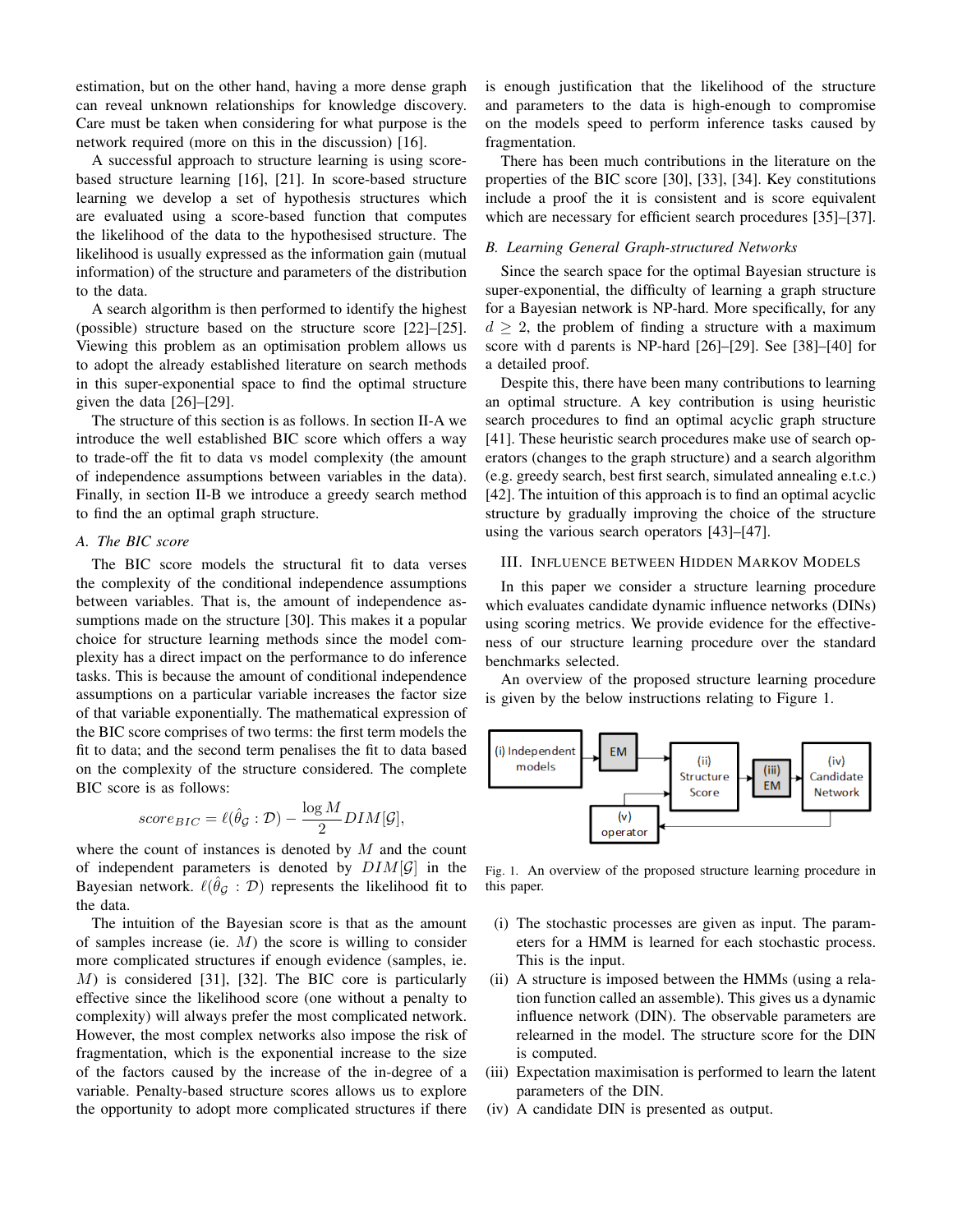(v) The resulting DIN is evaluated and the score is recorded. If the score converges or a threshold is reached then the learning procedure is terminated. If not, we apply a structural operator (edge addition, deletion, reversal) and move back to step (iii).

Figure 2 illustrates an examples of a DIN between a set of HMMs. Each HMM is represented as a node in the acyclic graph structure and is denoted as a tuple,  $\langle \mathcal{H}_0^i, \mathcal{H}_{\rightarrow}^i \rangle$ , where  $\mathcal{H}_0^i$  is the starting state of the HMM, and  $\mathcal{H}_{\rightarrow}^i$  is the unrolled state for HMM  $i$ . A DIN structure is the output of the structure learning procedure.



Fig. 2. A dynamic influence network (DIN) whose nodes represent six HMMs. Each HMM is represented as  $\langle \mathcal{H}_0^i, \mathcal{H}_{\rightarrow}^i \rangle$ , where  $\mathcal{H}_0^i$  is the initial network and  $\mathcal{H}^i_{\rightarrow}$  is the unrolled network. The double edges between each network represents the structure assemble (subsection  $III-B$ ).

We will begin by providing a brief introduction to the hidden Markov model (HMM) which is used to represent the stochastic processes. An HMM is a dynamic Bayesian network (DBN). The likelihood function (mutual information) for a HMM, as illustrated by Figure 3, decomposes as:

$$
L(\Theta : X^{0:T}, O^{0:T}) = \prod_{i,j} \theta_{X^i \to X^j}^{M[X^i \to X^j]} \prod_{i,k} \theta_{O^k|X^i}^{M[X^i, O^k]}
$$

where the parameters correspond to the observable value  $k$ in the state  $i$  to the exponent of the number of times we observe both  $X^i$  and  $O^k$ . We will often refer to an HMM as a tuple as we did in Figure 2. [16], [48]–[50] provide excellent introduction to DBNs and HMMs.

In the section III-A we will extend the current literature of structure scores for Bayesian networks to scores for DINs; and finally, in section III-B we will introduce the notion of an assemble to relate HMMs in our DIN.

## *A. Structure Scores for DINs*

In Step (ii) of Figure 1, we needed to calculate the score of the influence structure. In this paper we adapt the celebrated



Fig. 3. An illustration of a hidden Markov model (HMM) with 4 time-slices. The dotted lines indicate the inter-time-slice edges for the persistent variable  $X^{(t)}$ . The solid line indicate the intra-timeslice edges for each respective time-slice.

BIC score to a dynamic BIC (d-BIC) for our dynamic influence networks. The d-BIC score make the same trade-off between model complexity and fit to the data, only the d-BIC can be applied to dynamic networks.

The d-BIC score is as follows:

$$
\text{score}_{BIC}(\mathcal{H}_0: \mathcal{D}) = M \sum_{k=1}^K (\sum_{t=1}^T (\sum_{i=1}^N (\mathbf{I}_{\hat{P}}(X_i^{\langle \mathcal{H}_0^k, \mathcal{H}_{\rightarrow}^k)^{(t)}});
$$

$$
\mathbf{Pa}_{X_i^{\langle \mathcal{H}_0^k, \mathcal{H}_{\rightarrow}^k)^{(t)}}}^{\mathcal{G}}))) - \frac{\log M}{c} DIM[\mathcal{G}],
$$

where the amount of samples is given by  $M$ ; the amount of dependency models is given by  $K$ ; the amount of time-slices is given by  $T$  for any dependency model; the amount of variables in each time-slice is given by  $N$ ;  $I_{\hat{P}}$  denotes the information gain in terms of the empirical distribution; and  $DIM[\mathcal{G}]$  is the amount of independent parameters in the entire DIN.

The d-BIC score is designed to exchange the complexity of the DIN,  $\frac{\log M}{c}$   $DIM[\mathcal{G}]$ , for the fit to the data,  $\mathcal{D}$ . As the amount of samples increases, the information gain term grows linearly, and the model complexity part grows logarithmically. The intuition of the d-BIC score is that we will be willing to consider more complicated structures, if we have more data that justifies the need for a more complex structure (i.e. more conditional independence assumptions).

## *B. Structure Assembles*

,

Choosing the set of parent variables in a DIN establishes the notion of a structural assemble. A structural assemble is a template which relates temporal models. The structural assemble defines the parent sets for variables to construct a DIN. More specifically, the assemble relation is defined as follows:

Consider a family of hidden Markov models (H), where  $\langle H_0^0, H_{\rightarrow}^0 \rangle$  represents the child with the parent set  $\mathbf{Pa}_{(H_0^0, H_{\rightharpoonup}^0)}^{\mathcal{G}} = \{ \langle H_0^1, H_{\rightharpoonup}^1 \rangle, \dots, \langle H_0^k, H_{\rightharpoonup}^k \rangle \}.$  Further assume that  $\mathcal{I}(\langle H_0^j, H_{\rightarrow}^j \rangle)$  is the same for all  $j = 0, \dots, k$ . Then the *delayed* dynamic influence network, denoted by  $\langle A_0, A_{\rightarrow} \rangle$ , will satisfy all the independence assumptions in  $\mathcal{I}(\langle H_0^i, H_\rightarrow^i\rangle) \;\;\forall\;\; i\;\;=\;\;0,\dots,k.$  In addition,  $\forall\;\;j$  and  $\forall\;\;t,$  $\langle A_0, A_{\rightarrow} \rangle^{(t)}$  also satisfies the following independence assumptions for each hidden or latent variable denoted  $L_i$  and some  $t > \alpha \in \mathbb{Z}^+$ :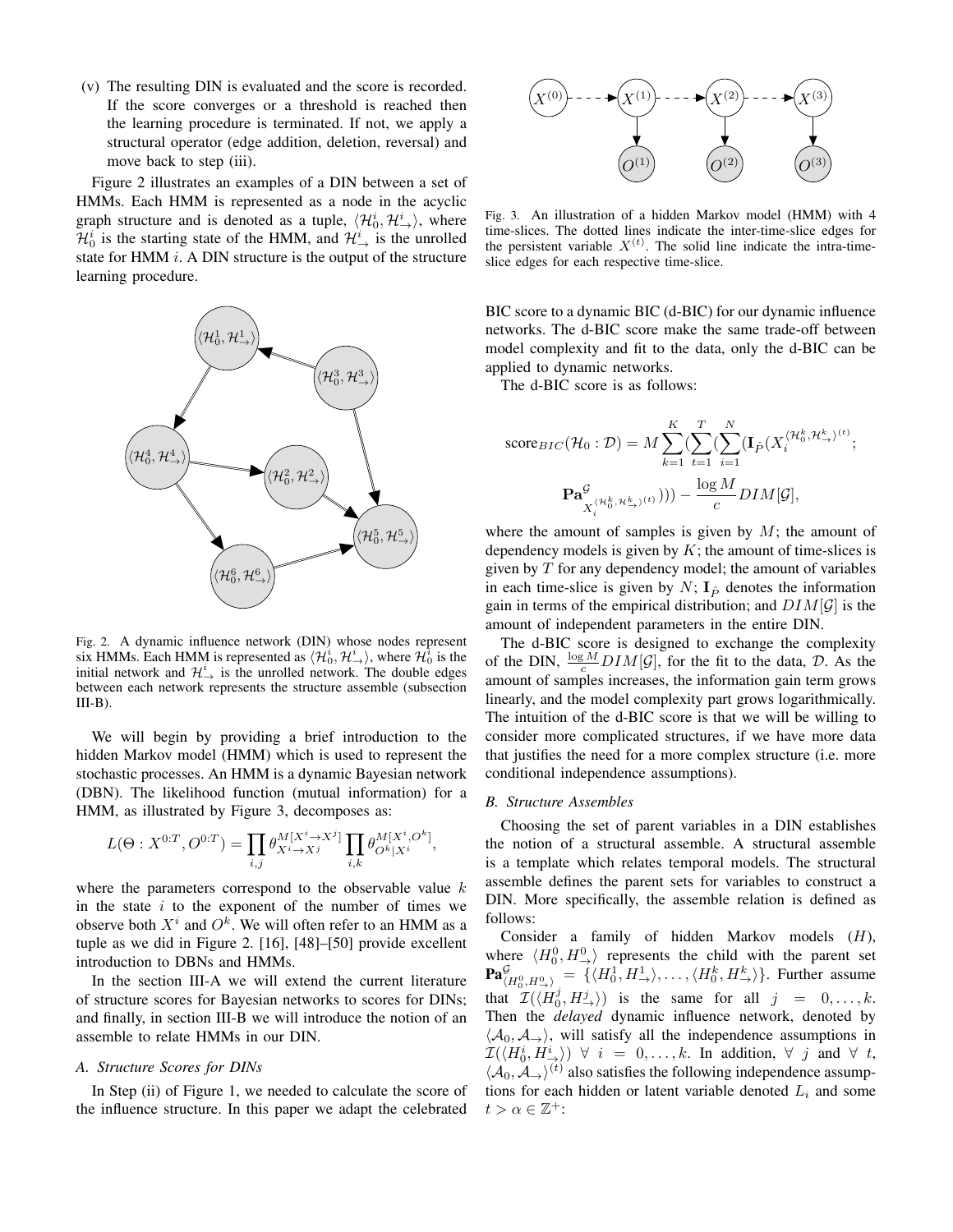$\forall\,\, L_i^{\langle H_0^0, H_{\rightarrow}^0 \rangle^{(t)}}$  $\langle H_0^0, H_{\rightarrow}^0 \rangle^{(t)} \colon (L^{ \langle H_0^0, H_{\rightarrow}^0 \rangle^{(t)} }_{i} \perp$ NonDescendants  $L_i^{(H_0^0, H_{\to}^0)^{(t)}}$ i  $|L_i^{\langle H_0^k, H_\rightarrow^k \rangle^{(t)}}$  $\langle H_0^{\vec{k}},H_{\rightarrow}^k\rangle^{(t)}, L_i^{\langle H_0^k,H_{\rightarrow}^k\rangle^{(t)-1}}$ i , . . . ,  $L_i^{\langle H_0^k, H_\rightarrow^k \rangle^{(t)-\alpha}}$  $\langle \overset{.}{H}_{0}^{k}, H_{\rightarrow}^{k}\rangle^{(t)-\alpha}, Pa^{\langle H_{0}^{0}, H_{\rightarrow}^{0}\rangle^{(t)}}_{L_{i}}$  $\mathcal{L}_i^{H_0, H_{\rightarrow}}$ .

The assemble is an expressive representation to capture influence relationships that persist through time between temporal models in this case HMMs. However, the choice of  $\alpha$  is important since choosing a large  $\alpha$  will render many dependencies on variables. This causes a fragmentation bottleneck which causes a larger computational burden for learning and inference tasks.

To illustrate an example of using an assemble relation between two HMMs,  $\langle A_0, A_{\rightarrow} \rangle$  and  $\langle B_0, B_{\rightarrow} \rangle$ , consider Figure 4. Figure 4 unrolls two HMMs,  $\langle A_0, A_{\rightarrow} \rangle$  and  $\langle B_0, B_{\rightarrow} \rangle$ , using a structural assemble with  $\alpha = 0$ .



Fig. 4. Two unrolled HMMs,  $\langle A_0, A_{\rightarrow} \rangle$  and  $\langle B_0, B_{\rightarrow} \rangle$ , as represented with 3 time-slices. The HMMs are connected by a structural assemble with  $\alpha = 0$ .

#### *C. Structure Search*

At this point we have the following well-defined optimisation problem:

- 1) A training set  $\mathcal{H}_{(\mathbb{I}_0, \mathbb{I}_{\to})^{\mathcal{G}}} = \{ \mathcal{H}_{\langle H_0^1, H_{\to}^1 \rangle}, \dots, \mathcal{H}_{\langle H_0^k, H_{\to}^k \rangle} \},$ where  $\mathcal{H}_{(H_0^i, H_{\rightarrow}^i)} = {\xi_1, \ldots, \xi_M}$  is a set of M instances from underlying ground-truth HMM  $\langle H_0^i, H_\rightarrow^i \rangle$ ;
- 2) a structure score:  $score(\langle \mathbb{I}_0, \mathbb{I}_{\to} \rangle : \mathcal{H}_{(\mathbb{I}_0, \mathbb{I}_{\to})} \circ);$
- 3) and, finally, we have an array of  $\overline{L}$  distinct candidate structures,  $\mathcal{G} = {\mathcal{G}^1, \ldots, \mathcal{G}^L}$ , where each structure  $\mathcal{G}^l$  represents a unique list of condition independence assertions  $\mathcal{I}(\mathcal{G}) = \mathcal{I}(\mathcal{G}^{\mathbb{I}} \cup \mathcal{G}^{\mathbf{B}})$ .

Our objective of this optimisation problem is to output the DIN which produces the maximum score. We present the following influence structure learning procedure in Algorithm 1, where  $S = \{S^1_+, \ldots, S^P_+\}$  represents the set of stochastic processes; assemble, is the option of the parameters for a structure assemble; and *score*, which is the selected scoring function used by the search procedure.

Algorithm 1 Influence structure search

- 1: procedure  $STRUCSEARCH( S$  $\cup_{\rightarrow}^1,\ldots,\mathcal{S}_{\rightarrow}^P\},$ assemble, score)
- 2: for each process we learn a temporal model  $(H =$  $\{ \langle H_0^1, H_{\rightarrow}^1 \rangle, \ldots, \langle H_0^P, H_{\rightarrow}^P \rangle \}$
- 3: Using the models in  $H$  we generate a search space (ie.  $\mathbf{G} = \{ \mathcal{G}_1, \ldots, \mathcal{G}_n \}$
- 4: Find the structure  $G_i$  which produces the highest score (w.r.t. assemble) in G

5: return  $G_i$ 

6: end procedure

The dynamic influence network,  $\langle \mathbb{I}_0, \mathbb{I}_+ \rangle^{\mathcal{G}}$ , holds a distribution between a set of HMMs, denoted  $\langle H_0^1, H_{\rightarrow}^1 \rangle$  ,...  $\langle H_0^k, H_{\to}^k \rangle$ , with the conditional independence assumptions listed by  $\mathcal{I}(\langle \mathbb{I}_0, \mathbb{I}_\to \rangle^\mathcal{G})$ . We further assume that  $P^*(\langle \mathbb{I}_0, \mathbb{I}_\to \rangle^\mathcal{G})$ is induced by another model,  $\mathcal{G}^*(\langle \mathbb{I}_0, \mathbb{I}_+ \rangle^{\mathcal{G}})$ , we will refer to this model as the underlying ground-truth model. The model is evaluated by recovering the set of local independence assertions in  $\mathcal{G}^*(\langle \mathbb{I}_0, \mathbb{I}_+ \rangle^{\mathcal{G}})$ , denoted  $\mathcal{I}(\mathcal{G}^*(\langle \mathbb{I}_0, \mathbb{I}_+ \rangle^{\mathcal{G}}))$ , by only observing  $\mathcal{H}_{(I_0,I_1)}$ , This structure learning procedure is referred to by this paper as the greedy structure search (GESS).

## *D. Computational Complexity and Savings*

The overall computational complexity of the above structure search algorithm is given by [1]. In order to allow for notable computational savings we suggest using a cache to store sufficient statistics and using a max priority queue (implemented using heaps) to arrange contending structures using their scores as keys. Random restarts and Tabu lists are also used to manage the structure search procedure.

#### IV. EMPIRICAL RESULTS

This sections presents the performance of modelling influence between partially observable stochastic processes represented by HMMs using DINs. We evaluate the performance of our model aside several benchmarks.

The experimental setup is as follows. We constructed a ground-truth DIN which was used to sample sequential data. To simulate a partially observed process, several variables were removed from the sequential data sample. Algorithm 1 was used to learn candidate networks. Several variations of the algorithm was also used, such as using the d-AIC (dynamic Akaike Information Criterion) score instead of the d-BIC; using prior knowledge of the ground-truth structure such as the maximum in-degree used in the generative distribution; using a random structure; and even using no structure.

The parameters for the ground-truth DIN distribution is summarised by Table I. The ground-truth DIN distribution described the influences between 10 processes, each represented using HMMs with 5 time-slices, 2 hidden layers, 5 observable variables and 3 latent variables per time-slice. Each variable could take 3 discrete values. The overall ground-truth DIN had a max in-degree of 2 for any variable; and finally, the number of conditional independence assumptions (CIA) between processes was limited to 15.

The results of the experiment is summarised by Figure 5, which shows the relative entropy to the generative ground-truth DIN over the number of training samples used.

The results are averaged over 10 trials for various structure learning tasks: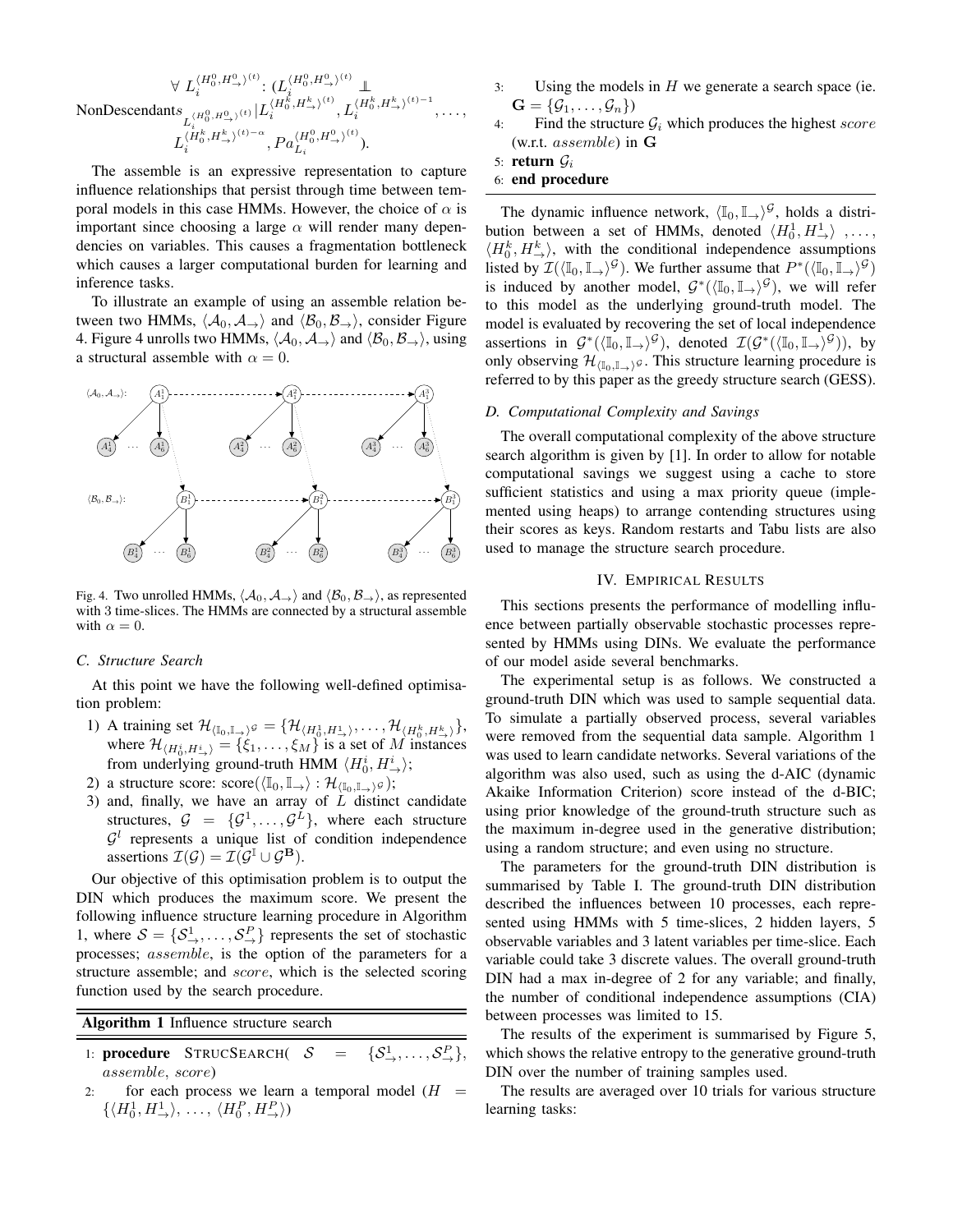TABLE I A TABLE SUMMARISING THE PARAMETERS FOR THE GROUND-TRUTH DIN DISTRIBUTION.



Fig. 5. The performance of parameter and structure learning tasks.

- Random, which used a randomly generated structure for a DIN and learned the missing and observable parameters;
- No structure, which modelled each HMM as mutually independent to others and learned parameters;
- d-BIC with GESS, which used the d-BIC score with GESS and learned missing and observable parameters;
- d-AIC with GESS;
- RES ID3, which used the likelihood score but restricted recovered structures with an in-degree greater than 3 and also learned parameters;
- and finally, TSLP (Learning Procedure with the True structure), which used the ground-truth DIN structure, but relearned missing and observable parameters.

The parameters of the experiment were as follows: 20 EM iterations were used for learning and latent variables. There were 50 structure search iterations used to recover each model (5 random restarts when reached local optima, and used a tabu list of length 10). All learned variables used a Dirichlet Prior of 5. To allow for a manageable use of memory all DIN with over 5000 independent parameters were heavily penalised.

The reported results suggest that, on the one hand, when we have fewer samples we are better-off not using any structure, since fewer parameters allow us to generalise better. On the other hand, when we have a sufficient amount of data, then a random structure gives us more information than no structure at all. The reason the random structure does better is because the likelihood to the data of a structure with more conditional independence assumptions rather than fewer will also be greater.

The three penalty-based score methods do better than both random and no structure. However we find that the sensitivity of the d-BIC score to judge when to constrain the structure (based on the number of training sample) guides the selection of the independence assumptions and outperforms the d-AIC score and the restricting the in-degree method. As expected, knowing the true structure gives us the most information and thus outperforms all the methods as the number of observations increase.

#### V. CONCLUSION AND IMPLICATIONS

In this paper we empirically demonstrated a score-based structure learning procedure to learn a DIN to represent the influence relationships between partially observable stochastic processes.

Why we would want to learn a DIN depends on what it will be used for. On the one hand, if we are trying to identify the original DIN for knowledge discovery, then we will need to identify each of the original conditional independence assumptions of the ground-truth network. This means we will need to find the set  $\mathcal{I}(\mathcal{G}^*(\langle \mathbb{I}_0, \mathbb{I}_\rightarrow \rangle^\mathcal{G}))$ . This is not a pragmatic task since there are many perfect maps for  $P^*(\langle \mathbb{I}_0, \mathbb{I}_{\to} \rangle^{\tilde{G}})$  that can be derived from  $\mathcal{D}_{\langle \mathbb{I}_0, \mathbb{I}_+ \rangle}$ g.

Recognising  $\mathcal{I}(\mathcal{G}^*(\langle \mathbb{I}_0, \mathbb{I}_+ \rangle^{\mathcal{G}}))$  from the set of structures from  $\mathcal{G}^*(\langle \mathbb{I}_0, \mathbb{I}_{\rightarrow} \rangle^{\mathcal{G}})$  will yield the same fit to the data. Therefore identifying the original ground-truth structure is not identifiable from  $\mathcal{H}_{\langle \mathbb{I}_0, \mathbb{I}_\rightarrow \rangle}$ . This is because the structures in the I-equivalent structure set all produce the same numeric likelihood (mutual information) for  $\mathcal{H}_{(\mathbb{I}_0,\mathbb{I}_\rightarrow)^{\mathcal{G}}}$ . Therefore, we should rather try to learn a set of structures that are I-equivalent to  $\mathcal{G}^*$ .

On the other hand, if instead we are trying to learn a DIN for density estimation (i.e. to draw probabilistic inferences), then we are interested in capturing the distribution  $P^*(\langle \mathbb{I}_0, \mathbb{I}_{\rightarrow} \rangle^{\mathcal{G}})$ . If we can successfully construct such a distribution then we can reason about or sample new data instances.

There are two implications when learning a structure or density estimation: Firstly, Although capturing more independence assertions than specified in  $\mathcal{I}(\mathcal{G}^*(\langle \mathbb{I}_0, \mathbb{I}_\rightarrow \rangle^\mathcal{G}))$  may still allow us to capture  $P^*(\langle \mathbb{I}_0, \mathbb{I}_\to \rangle^\mathcal{G}$ , our selection of more independence assumptions could result in *data fragmentation*. Secondly, selecting very sparse structures can restrict us to never being able to learn the true distribution  $P^*(\langle \mathbb{I}_0, \mathbb{I}_+ \rangle^{\mathcal{G}})$ no matter how we change the parameters. However, often sparse DIN structures can be used to promote computational complexity savings [16].

#### ACKNOWLEDGEMENTS

This work is based on the research supported in part by the National Research Foundation of South Africa (Grant number: 121835).

#### **REFERENCES**

[1] R. Ajoodha, "Influence modelling and learning between dynamic bayesian networks using score-based structure learning," *The University of the Witwatersrand, Johannesburg (wirespace)*, 2019.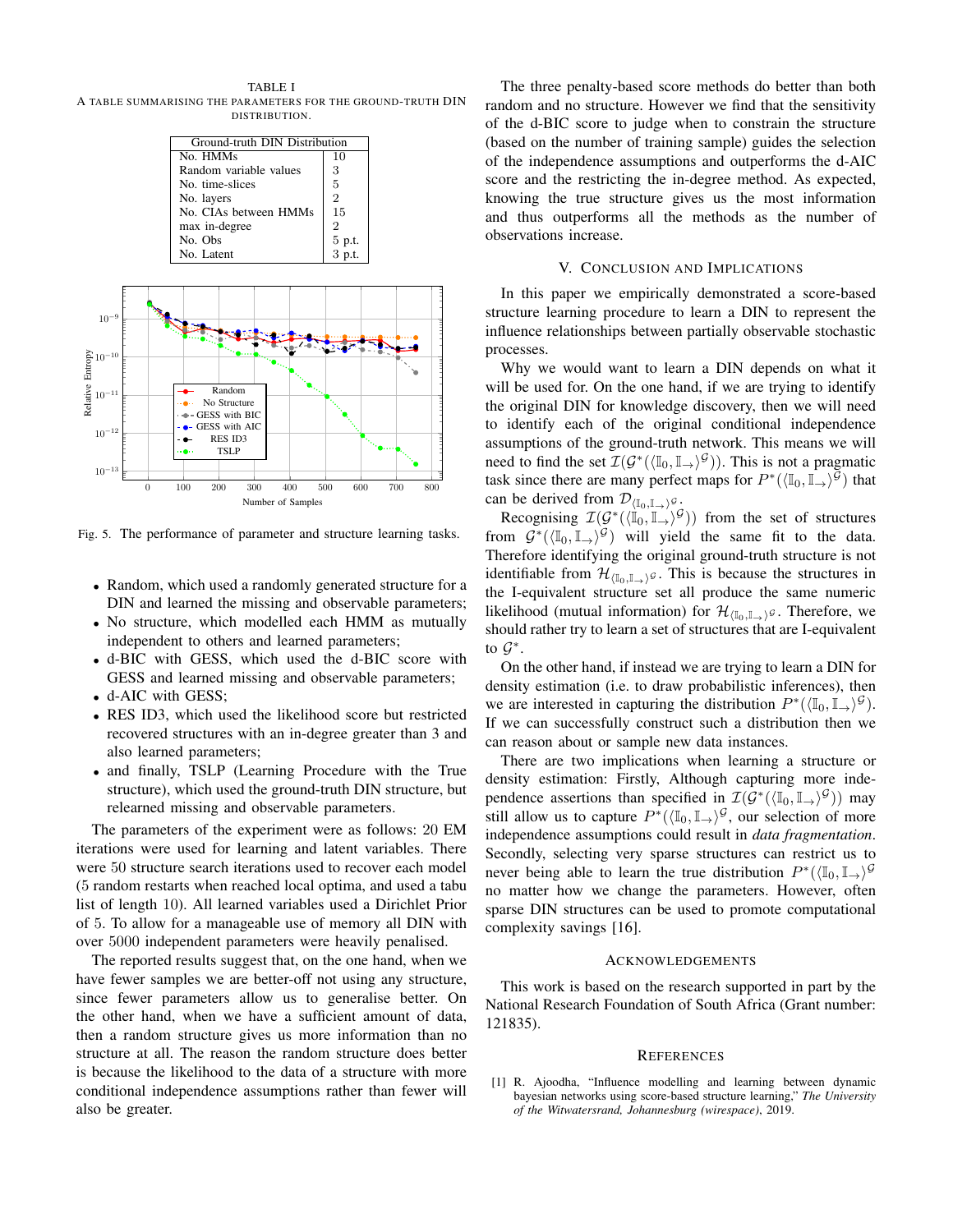- [2] R. Ajoodha and B. Rosman, "Learning the influence structure between partially observed stochastic processes using iot sensor data," in *Workshops at the Thirty-Second AAAI Conference on Artificial Intelligence*, 2018.
- [3] R. Ajoodha and B. Rosman, "Tracking influence between naïve bayes models using score-based structure learning," in *2017 Pattern Recognition Association of South Africa and Robotics and Mechatronics International Conference (PRASA-RobMech)*. IEEE, 2017, pp. 122– 127.
- [4] R. Ajoodha and B. Rosman, "Learning the influence between partially observable processes using score-based structure learning," *Advances in Science, Technology and Engineering Systems Journal. Special Issue on Multidisciplinary Sciences and Engineering*, 2020.
- [5] A. Anshel and D. A. Kipper, "The influence of group singing on trust and cooperation," *Journal of Music Therapy*, vol. 25, no. 3, pp. 145–155, 1988.
- [6] R. Ajoodha, R. Klein, and B. Rosman, "Single-labelled music genre classification using content-based features," in *IEEE proceedings, Pattern Recognition Association of South Africa and Robotics and Mechatronics International Conference (PRASA-RobMech), 2015*, Nov 2015, pp. 66– 71.
- [7] R. Ajoodha, A. Jadhav, and S. Dukhan, "Forecasting learner attrition for student success at a south african university," in *In Conference of the South African Institute of Computer Scientists and Information Technologists 2020 (SAICSIT '20), September 14-16, 2020, Cape Town, South Africa. ACM, New York, NY, USA, 10 pages.* ACM, 2020.
- [8] R. Ajoodha, S. Dukhan, and A. Jadhav, "Data-driven student support for academic successby developing student skill profiles," in *International Multidisciplinary Information Technology and Engineering Conference. ISBN: 978-1-7281-9519-9.* IEEE, 2020.
- [9] T. Abed, R. Ajoodha, and A. Jadhav, "A prediction model to improve student placement at a south african higher education institution," in *2020 International SAUPEC/RobMech/PRASA Conference*. IEEE, 2020, pp. 1–6.
- [10] J. Hatfield, G. J. Faunce, and R. Job, "Avoiding confusion surrounding the phrase "correlation does not imply causation"," *Teaching of Psychology*, vol. 33, no. 1, pp. 49–51, 2006.
- [11] R. Opgen-Rhein and K. Strimmer, "From correlation to causation networks: a simple approximate learning algorithm and its application to high-dimensional plant gene expression data," *BMC systems biology*, vol. 1, no. 1, p. 37, 2007.
- [12] T. Grinthal and N. Berkeley Heights, "Correlation vs. causation," *AMER-ICAN SCIENTIST*, vol. 103, no. 2, pp. 84–84, 2015.
- [13] D. Commenges and A. Gégout-Petit, "A general dynamical statistical model with causal interpretation," *Journal of the Royal Statistical Society: Series B (Statistical Methodology)*, vol. 71, no. 3, pp. 719–736, 2009.
- [14] M. Bunge, *Causality and modern science*. Routledge, 2017.
- [15] W. Salmon, "Scientific explanation and the causal structure of the world," 1984.
- [16] D. Koller and N. Friedman, *Probabilistic graphical models: principles and techniques*. MIT press, 2009.
- [17] D. Heckerman and D. Geiger, "Learning bayesian networks: a unification for discrete and gaussian domains," in *Proceedings of the Eleventh conference on Uncertainty in artificial intelligence*. Morgan Kaufmann Publishers Inc., 1995, pp. 274–284.
- [18] A. Mohammadi and E. C. Wit, "Bayesian structure learning in sparse gaussian graphical models," *Bayesian Analysis*, vol. 10, no. 1, pp. 109– 138, 2015.
- [19] A. L. Madsen, F. Jensen, A. Salmerón, H. Langseth, and T. D. Nielsen, "A parallel algorithm for bayesian network structure learning from large data sets," *Knowledge-Based Systems*, vol. 117, pp. 46–55, 2017.
- [20] X. Fan, C. Yuan, and B. M. Malone, "Tightening bounds for bayesian network structure learning." in *AAAI*, 2014, pp. 2439–2445.
- [21] C. P. d. Campos and Q. Ji, "Efficient structure learning of bayesian networks using constraints," *Journal of Machine Learning Research*, vol. 12, no. Mar, pp. 663–689, 2011.
- [22] S. Kok and P. Domingos, "Learning the structure of markov logic networks," in *Proceedings of the 22nd international conference on Machine learning*. ACM, 2005, pp. 441–448.
- [23] J. B. Tenenbaum, C. Kemp, T. L. Griffiths, and N. D. Goodman, "How to grow a mind: Statistics, structure, and abstraction," *science*, vol. 331, no. 6022, pp. 1279–1285, 2011.
- [24] I. Tsamardinos, L. E. Brown, and C. F. Aliferis, "The max-min hillclimbing bayesian network structure learning algorithm," *Machine learning*, vol. 65, no. 1, pp. 31–78, 2006.
- [25] S.-I. Lee, V. Ganapathi, and D. Koller, "Efficient structure learning of markov networks using *l*\_1-regularization," in *Advances in neural Information processing systems*, 2007, pp. 817–824.
- [26] D. M. Chickering, D. Geiger, and D. Heckerman, "Learning bayesian networks is np-hard," Technical Report MSR-TR-94-17, Microsoft Research, Tech. Rep., 1994.
- [27] D. M. Chickering, "Learning bayesian networks is np-complete," in *Learning from data*. Springer, 1996, pp. 121–130.
- [28] D. M. Chickering, D. Heckerman, and C. Meek, "Large-sample learning of bayesian networks is np-hard," *Journal of Machine Learning Research*, vol. 5, no. Oct, pp. 1287–1330, 2004.
- [29] J. Suzuki, "An efficient bayesian network structure learning strategy," *New Generation Computing*, vol. 35, no. 1, pp. 105–124, 2017.
- [30] G. Schwarz *et al.*, "Estimating the dimension of a model," *The annals of statistics*, vol. 6, no. 2, pp. 461–464, 1978.
- [31] S. Chen and P. Gopalakrishnan, "Speaker, environment and channel change detection and clustering via the bayesian information criterion," in *Proc. darpa broadcast news transcription and understanding workshop*, vol. 8. Virginia, USA, 1998, pp. 127–132.
- [32] Y. Tamura, T. Sato, M. Ooe, and M. Ishiguro, "A procedure for tidal analysis with a bayesian information criterion," *Geophysical Journal International*, vol. 104, no. 3, pp. 507–516, 1991.
- [33] J. Rissanen, "Stochastic complexity," *Journal of the Royal Statistical Society. Series B (Methodological)*, pp. 223–239, 1987.
- [34] A. Barron, J. Rissanen, and B. Yu, "The minimum description length principle in coding and modeling," *IEEE Transactions on Information Theory*, vol. 44, no. 6, pp. 2743–2760, 1998.
- [35] D. Geiger, D. Heckerman, H. King, and C. Meek, "Stratified exponential families: graphical models and model selection," *Annals of statistics*, pp. 505–529, 2001.
- [36] D. Rusakov and D. Geiger, "Asymptotic model selection for naive bayesian networks," *Journal of Machine Learning Research*, vol. 6, no. Jan, pp. 1–35, 2005.
- [37] R. Settimi and J. Q. Smith, "On the geometry of bayesian graphical models with hidden variables," in *Proceedings of the Fourteenth conference on Uncertainty in artificial intelligence*. Morgan Kaufmann Publishers Inc., 1998, pp. 472–479.
- [38] M. Koivisto and K. Sood, "Exact bayesian structure discovery in bayesian networks," *Journal of Machine Learning Research*, vol. 5, no. May, pp. 549–573, 2004.
- [39] A. P. Singh and A. W. Moore, "Finding optimal bayesian networks by dynamic programming," 2005.
- [40] T. Silander and P. Myllymaki, "A simple approach for finding the globally optimal bayesian network structure," *arXiv preprint arXiv:1206.6875*, 2012.
- [41] D. Chickering, D. Geiger, and D. Heckerman, "Learning bayesian networks: Search methods and experimental results," in *proceedings of fifth conference on artificial intelligence and statistics*, 1995, pp. 112– 128.
- [42] W. Buntine, "Theory refinement on bayesian networks," in *Proceedings of the Seventh conference on Uncertainty in Artificial Intelligence*. Morgan Kaufmann Publishers Inc., 1991, pp. 52–60.
- [43] A. Moore and M. S. Lee, "Cached sufficient statistics for efficient machine learning with large datasets," *Journal of Artificial Intelligence Research*, vol. 8, no. 3, pp. 67–91, 1998.
- [44] K. Deng and A. W. Moore, "Multiresolution instance-based learning," in *IJCAI*, vol. 95, 1995, pp. 1233–1239.
- [45] A. W. Moore, "The anchors hierarchy: Using the triangle inequality to survive high dimensional data," in *Proceedings of the Sixteenth conference on Uncertainty in artificial intelligence*. Morgan Kaufmann Publishers Inc., 2000, pp. 397–405.
- [46] P. Komarek and A. W. Moore, "A dynamic adaptation of ad-trees for efficient machine learning on large data sets." in *ICML*, 2000, pp. 495– 502.
- [47] P. Indyk, "Nearest neighbors in high-dimensional spaces," 2004.
- [48] K. P. Murphy, "Dynamic bayesian networks: representation, inference and learning," Ph.D. dissertation, University of California, Berkeley, 2002.
- [49] L. Rabiner and B. Juang, "An introduction to hidden markov models," *ieee assp magazine*, vol. 3, no. 1, pp. 4–16, 1986.